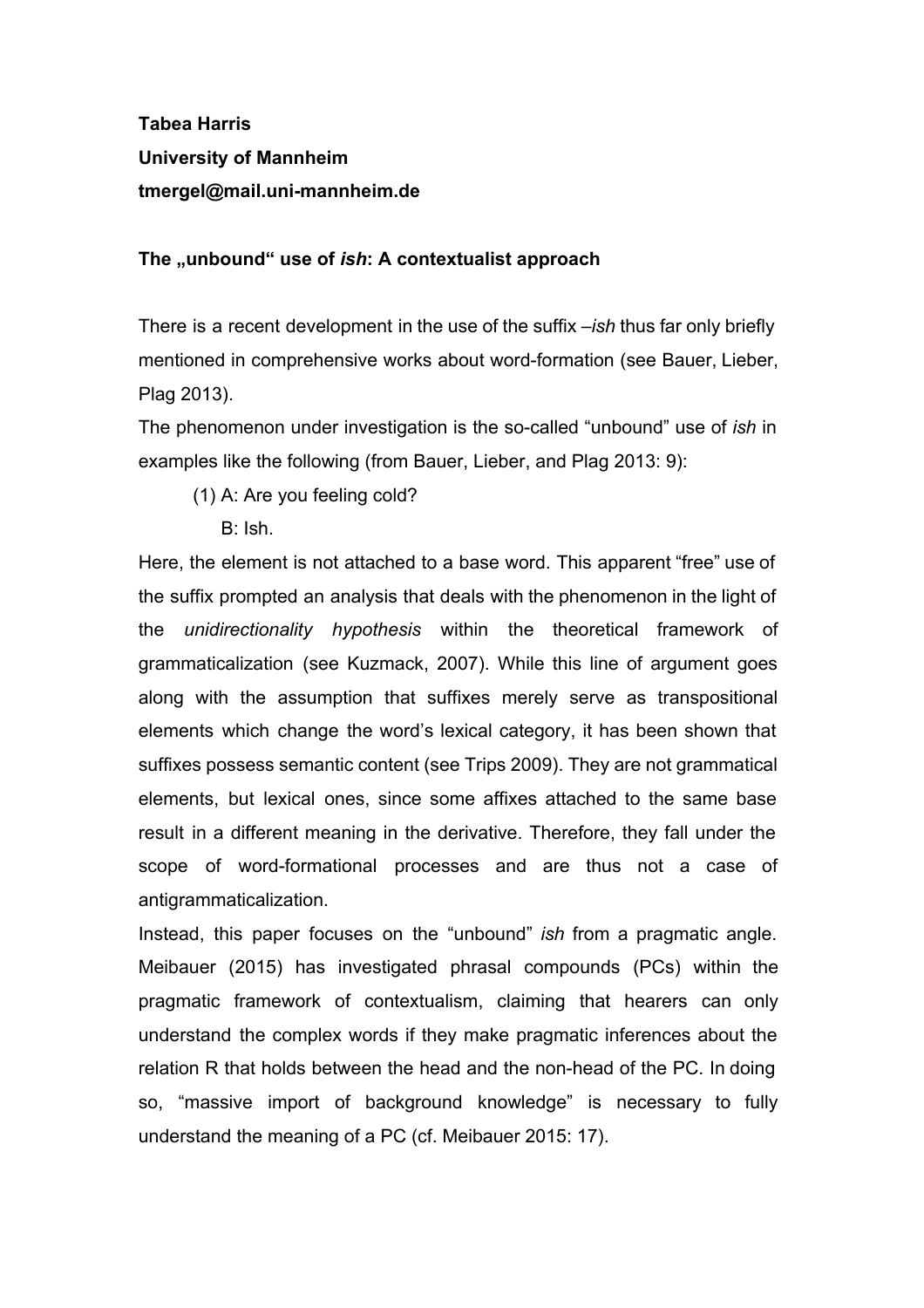He also discusses constructions, which he calls "N-CP-N constructions" (cf. Meibauer, in prep.), which are even more complex than PCs. These constructions consist of a proper noun  $(N-N)$ , in which a full sentence  $(CP)$  is inserted. In order to understand the CP in connection to the proper noun, the hearer has to pragmatically enrich the underdetermined construction and has to interpret it in the context of its occurrence. Just as in the case of the PCs above, the hearer also has to import a massive amount of background knowledge to grasp the meaning of the construction adequately.

In my talk, I will show that the analysis Meibauer proposes for PCs and N-CP-N constructions is also well suited to adequately account for *ish*, since its meaning in the example above only becomes accessible if the prior proposition is taken into account as well. I propose that *Ish* might be free formally, but that it is bound contextually. In order to understand *ish* within its context, the hearer has to interpret the relation R between the proposition of the sentence and *ish*. Thus, Meibauer's concept of pragmatically enriching a structure is necessary in fully analysing the meaning of *ish* when it occurs without a base to which it attaches. Instead of terming this use of *ish* "unbound", I opt for calling it "pragmatically bound *ish*."

Words: 466

## References:

Bauer, Laurie; Lieber, Rochelle, and Plag, Ingo (2013). *The Oxford Reference Guide to English Morphology. Oxford: Oxford University* Press. Kuzmack, Stefanie (2007). *Ish: A new case of antigrammaticalization*. Paper

given at LSA Annual Meeting, Anaheim (CA), 4 January 2007. Meibauer, Jörg; Finkbeiner, Rita (in prep.). *How context intrudes into constructions: The case of Boris-Ich-bin-drin-Becker. Beyond Words, 2.* Universität Leipzig, 2.5. 2014.